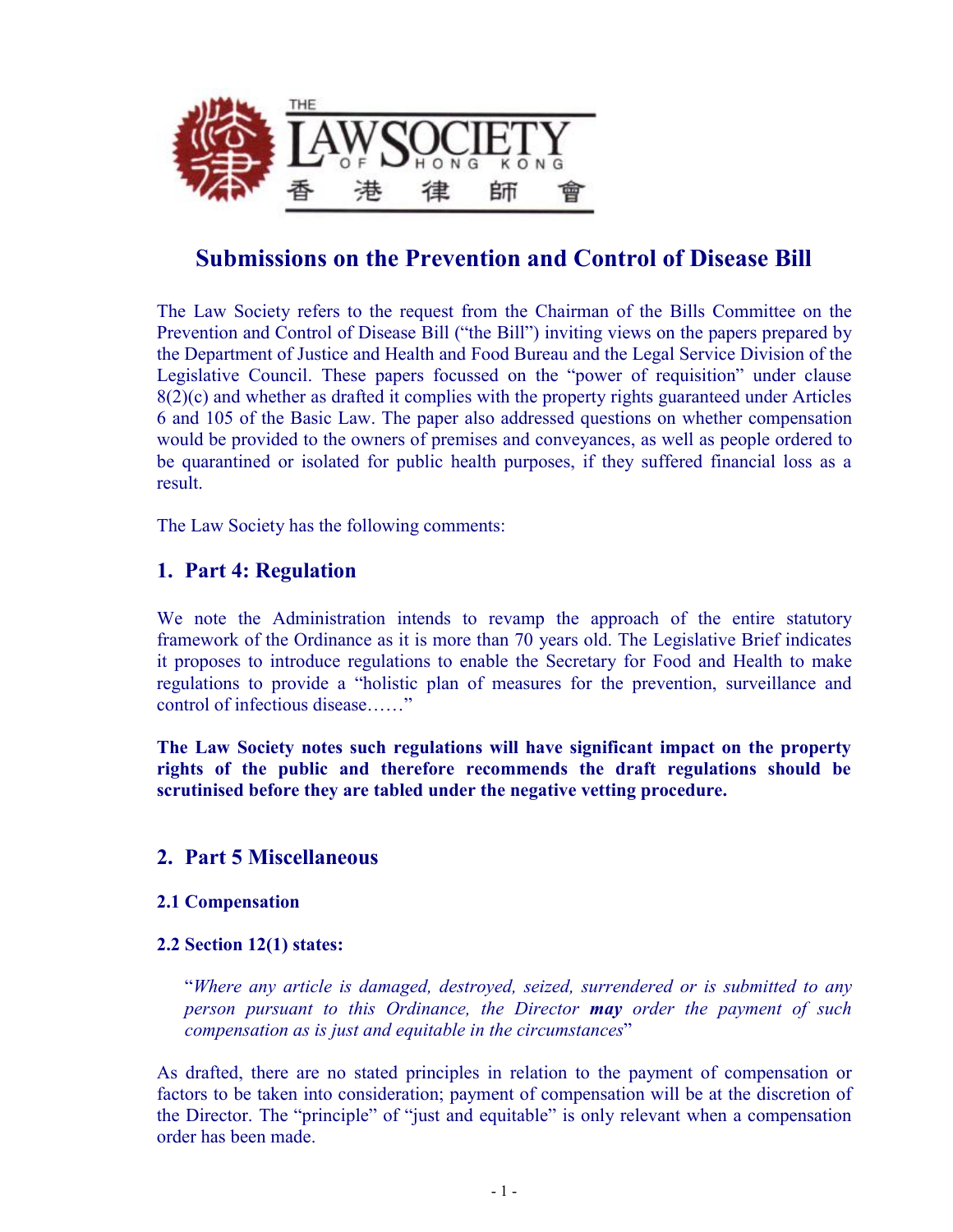## **We submit this clause should be redrafted as the right to compensation should not lie at the discretion of the Director.**

#### **2.3 Section 12 (2) Arbitration Ordinance**

The Law Society is aware of the usual and obvious advantages of arbitration, but this form of dispute resolution may not be appropriate in these circumstances:

- · Lay people do not understand arbitration well enough compared to court proceedings
- Arbitration is not always cost effective if the sums involved are not significantly large
- Arbitration awards are not binding on any subsequent claims and hence will not provide any benchmarks for other claimants
- · Under existing laws, an arbitrator has no power to order consolidated actions for parties involved in the same disputes; this may produce undesirable results such that claimants involved in the same incident may obtain different compensation amounts in separate arbitration proceedings
- The confidential nature of arbitration may also mean lack of transparency so that society cannot follow/monitor how these class of cases are being determined.

**We submit it would be inappropriate to have disputes over compensation claims resolved by arbitration. The disputes should be handled by the Courts and where appropriate the parties should mediate.** 

# **3. Compensation for Financial Loss**

In paragraph 4 of the paper prepared by the DOJ and the Health and Food Bureau, the Administration states:

## **3.1 Basic Law**

*Compensation for requisitioning of properties in a public health emergency will therefore be provided separately in a set of regulations to be made under Clause 8 (Public Health Emergency Regulation). It is the policy intent of the Government that under the Public Health Emergency Regulation, any person who sustains loses or damage in consequence of*  or arising out of the exercise of any requisition power, is entitled to the use of or rent from *any requisitioned property, is entitled to recover such compensation as is just and equitable in the circumstances. It will also include a provision similar to clause 12(2) providing for resolution or determination of any dispute as to whether compensation is payable or the amount of compensation".* 

**We have no comment on the analysis of the protection of private property rights under Articles 6 and 105 of the Basic Law. We accept there should be a threshold test to cover "deprivation" and that compensation should be just and equitable in the circumstances.** 

#### **3.2 Isolation Orders**

The Law Society questions the Government's policy in relation to "Compensation for Financial Loss" as outlined in paragraph 18 of its paper: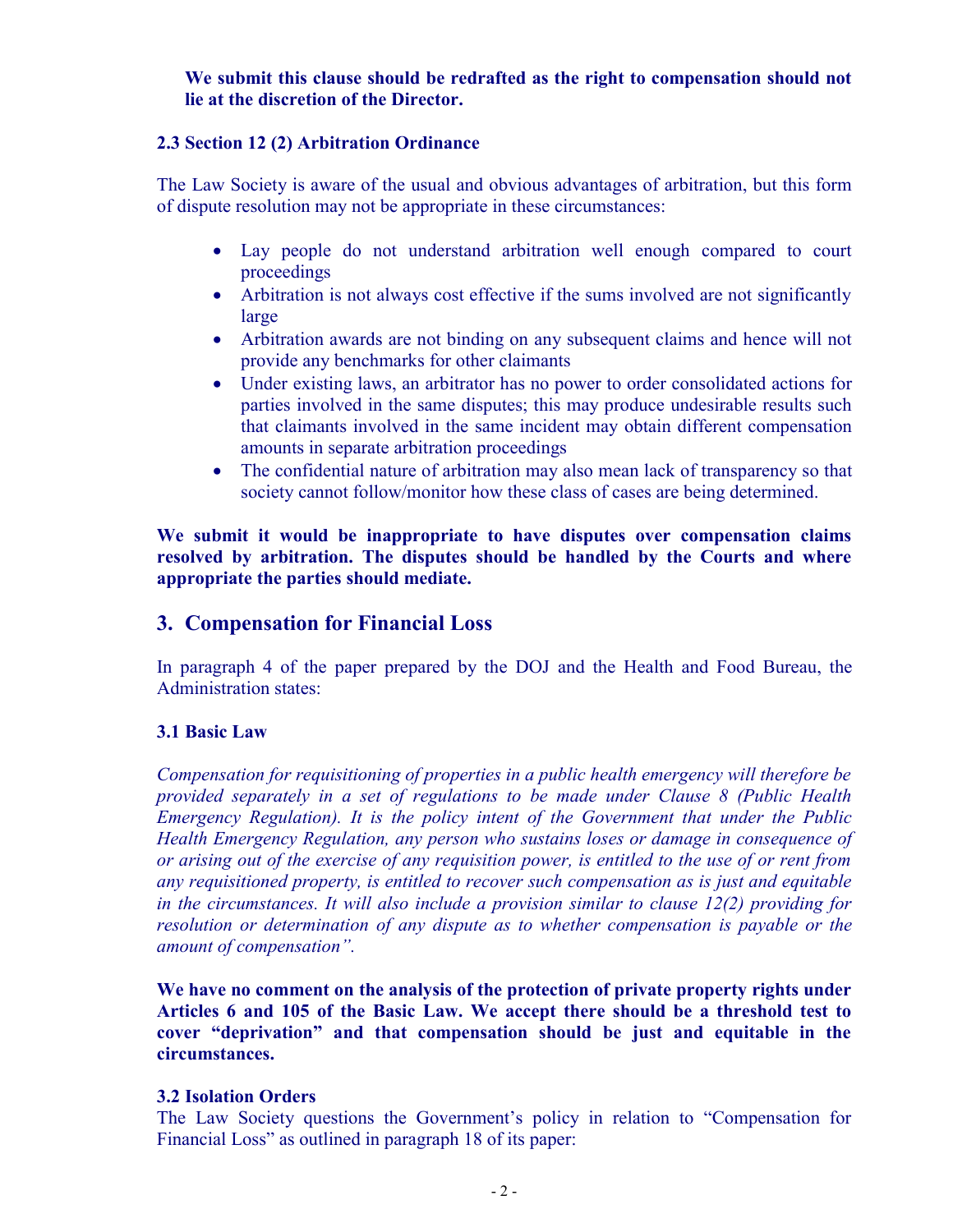*"As regards financial loss suffered by owners of premises and conveyances ordered to be isolated, as well as people ordered to be isolated, or quarantined, no compensation will be provided for such loss since the relevant isolation or quarantine orders will only last for a short period of time so that the health authority can carry out disease control measures and/or medical surveillance to prevent the spread of disease…………we consider that notwithstanding the absence of compensation for such financial loss, any interference with property rights arising from the making of these isolation or quarantine orders meets the "fair balance requirement…"*

#### *3.2 "….people ordered to be isolated"*

The Government has failed to provide any justification in relation to its refusal to provide compensation to persons who are "....*ordered to be isolated*". There is a bald statement that such an order will be "*for a short period of time*".

#### What is meant by "*a short period of time*"?

The Government intends to run a publicity campaign to advise Hong Kong citizens of the new public health measures and has a reasonable expectation that citizens will accept such provisions have been introduced for the public good. The intention is to promote compliance with the law in order to prevent the spread of virulent infectious diseases. There is an expectation by the Government that citizens will act responsibly but this policy does not encourage openness and compliance.

During the SARS outbreak the Government issued an isolation order on Block E of Amoy Gardens on 31 March 2003 for a period of 10 days (up to midnight on 9 April 2003). The order involved more than 700 persons. It is inconceivable that the people who were subject to the isolation order did not suffer emotional and mental distress for the full 10 days whilst they were held at Government Holiday Camps at Lei Yue Mun and MacLehose. This "10 day period" was a very long period of time not only for those people in quarantine but also for all Hong Kong citizens who were monitoring the news on whether the outbreak had been contained.

It is not difficult to recall the scenes on television when the residents of Amoy Gardens were forced to comply with the isolation order. The burden of the isolation order was not borne by the Government but by those individuals who had jobs and businesses, who in turn had regular outgoings to meet, such as rent/mortgage, payrolls etc.

The Government's policy, made on behalf of the public, will only be borne by those unfortunate people covered by the isolation orders and their employers.

**We submit the policy is not "fair and balanced." There Government and society in general should acknowledge that persons, subjected to an isolation order, and who do not fall sick, should be entitled to compensation to cover financial losses. These people will have been subjected to unimaginable mental anguish during their enforced detention "for the public good". The Government's proposal is inequitable.** 

**This proposal would not apply to those persons who fall ill during the isolation order as they would be entitled to sick leave per a doctor's certificate.**